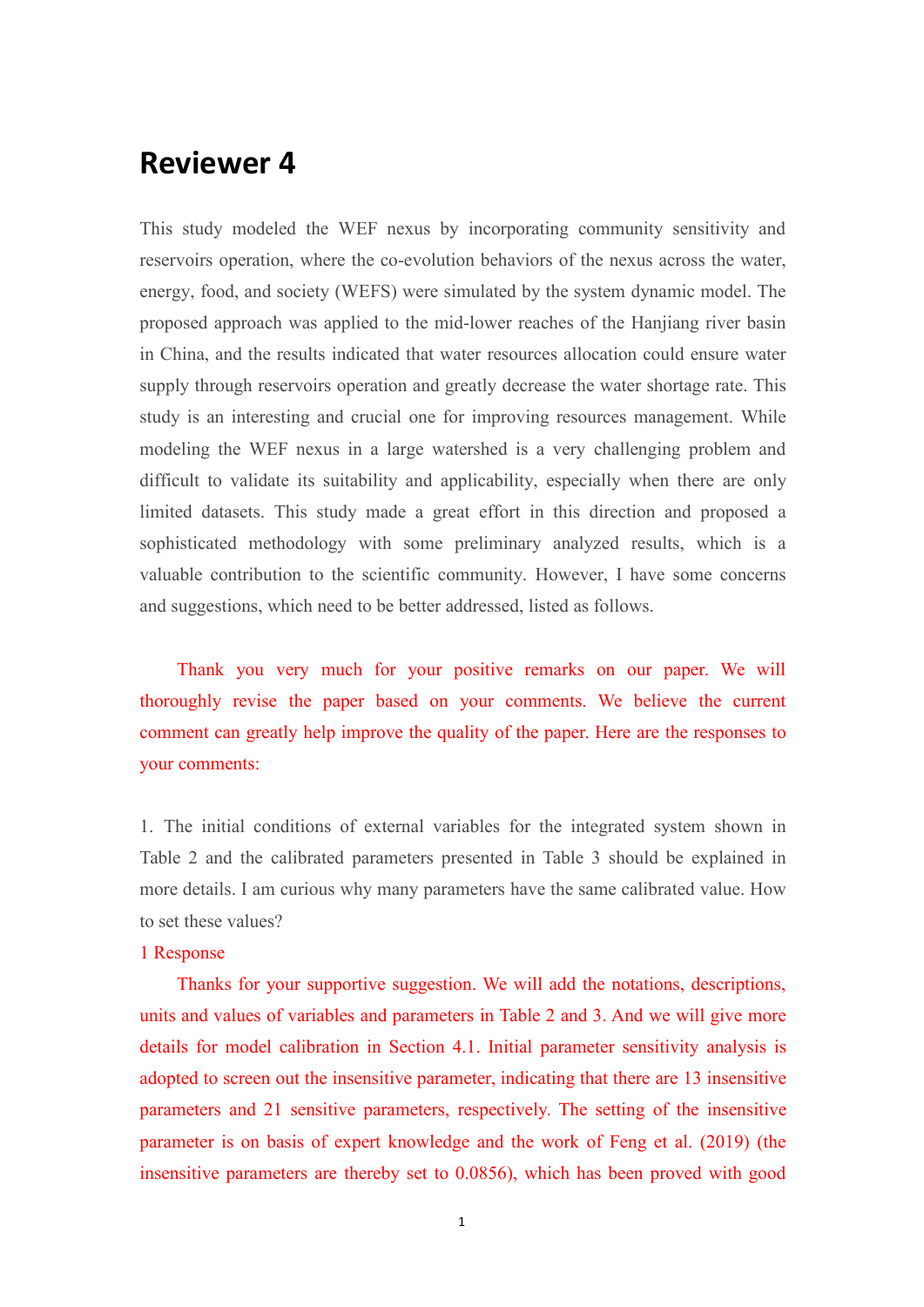performance and suitability. The sensitive parameters in model are then calibrated by fitting the observed data.

2. How many datasets are used for model calibration? The number of calibrated parameters used for model calibration should be discussed. How to justify the suitability and applicability of the calibrated model should be given.

#### 2 Response

Thanks for your supportive suggestion. The observed data of annual water demand, energy consumption, food production, population, GDP and crop area from 2010 to 2019 are used to calibrate the model. We will add the details for model calibration, as is discussed in "1 Response". 21 sensitive parameters are screened out and calibrated by fitting observed data, the calibration values of which will be listed in Table 3.

We will also give more details for the suitability and applicability of the calibrated model in Section 4.1. The Nash-Sutcliffe Efficiency (NSE) coefficient and percentage bias (PBIAS) are used to calibrate the model. With the NSE more than 0.7 and the absolute value of PBIAS less than 15%, the modelling performance is considered reliable. The NSEs are always more than 0.7 and the corresponding PBIASs are within -15% to 15%, suggesting that the established model is capable to simulate co-evolution of the WEFS nexus.

3. The "Respond links" among the different variables in the WEFS nexus should be explained in much more detail. The terms of feedback functions based on previous work should further explain their suitability.

### 3 Response

Thanks for your supportive suggestion. The details of respond links will be added in Section 2. Description for connection between water system and energy system as well as food system will be improved as follow: The water demands and available water resources are further inputted into water resources allocation model to determine water supply and water shortage for every water use sector in each operational zone. The water supply for socioeconomic water use sectors outputted from water system module is taken as the input of energy system module to determine energy consumption. And the agriculture water shortage rates is taken as the input of food system module to estimate the food production. And description for feedback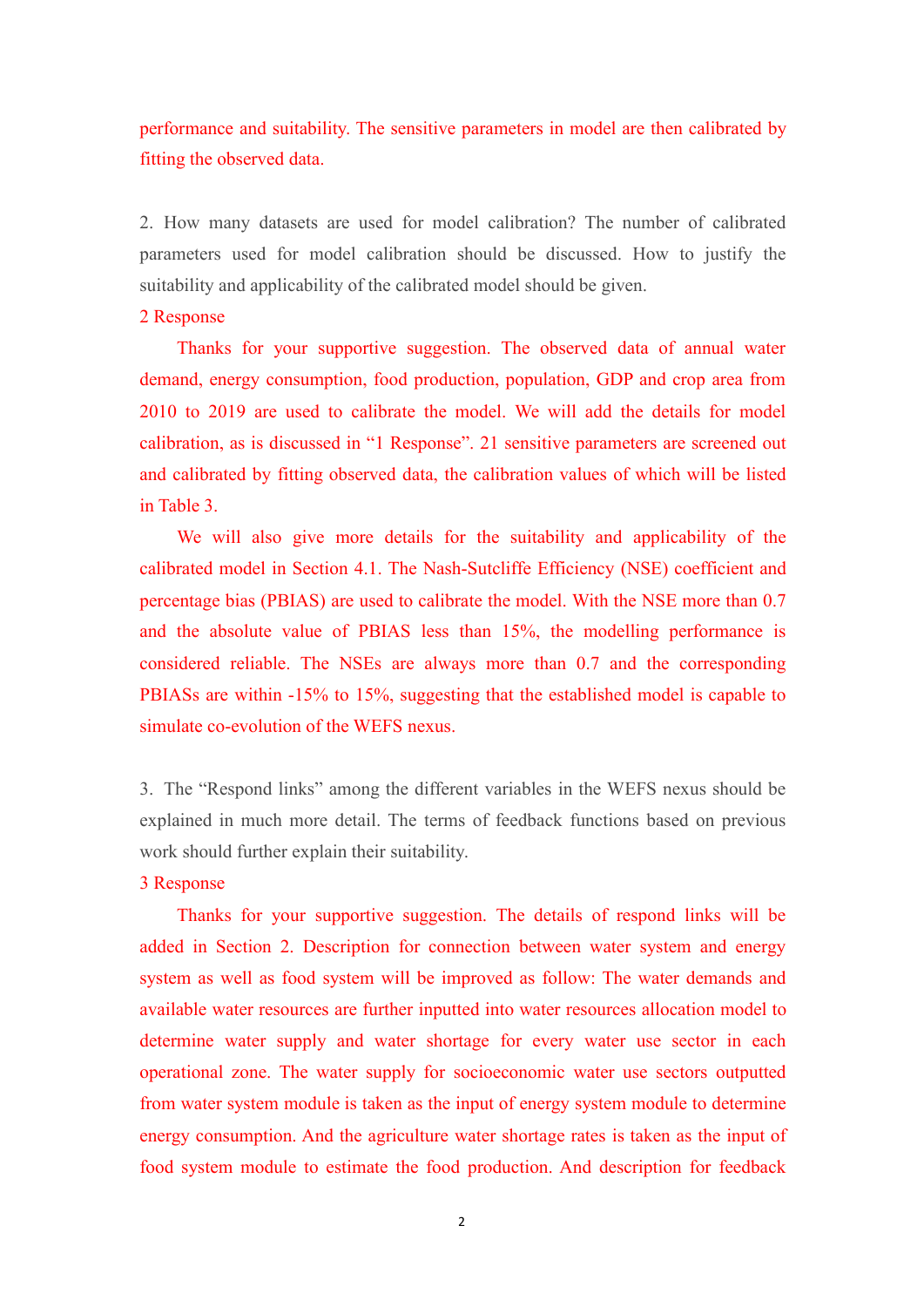driven by environment awareness will be improved as follow: As environmental awareness accumulates over its critical value, negative feedback on socioeconomic sectors (i.e., population, GDP and crop area) will be triggered to constrain the increases of water demand and further energy consumption and food production to sustain the WEFS nexus.

The description for the suitability of the feedback function will be added in Section 2.5. The terms of feedback functions are based on the work of Feng et al. (2019) and Van Emmerik et al. (2014), which has been proved with good performance and suitability, as it has been successfully applied to simulate the human response to environment degradation in Murrumbidgee river basin (Australia) Hehuang region (China).

4. Figure 4 shows the trajectories of population, GDP, crop area, water demand, energy consumption, food production, shortage rates for water, energy, and food, awareness for water shortage, energy shortage, and food shortage as well as environmental awareness during 2010-2070. The trajectories are the basis of the following analyses. How to get these trajectories should be given in more detail, and their suitability should be discussed?

# 4 Response

Thanks for your supportive suggestion. The co-evolution of WEFS nexus is conducted based on system dynamics modelling (SDM), which conducts according to the nonlinear ordinary differential equations and dynamic feedback loops as is demonstrated in Section 2.

More details about the application of the established WEFS nexus in the study area will be given in Section 4. The SDM is applied to model the WEFS nexus in the mid-lower reaches of Hanjiang river basin. The established WEFS nexus runs on a yearly loop. Specifically, as water resources allocation model in water system module takes a monthly time step in the study, the annual water supply and water shortage are firstly determined before outputted to energy system module and food system module, respectively. The annual shortage rates of water, energy and food are then used to determine environmental awareness and further the feedback.

5. How to divide the evolution of water demand and energy consumption into four phases should be given?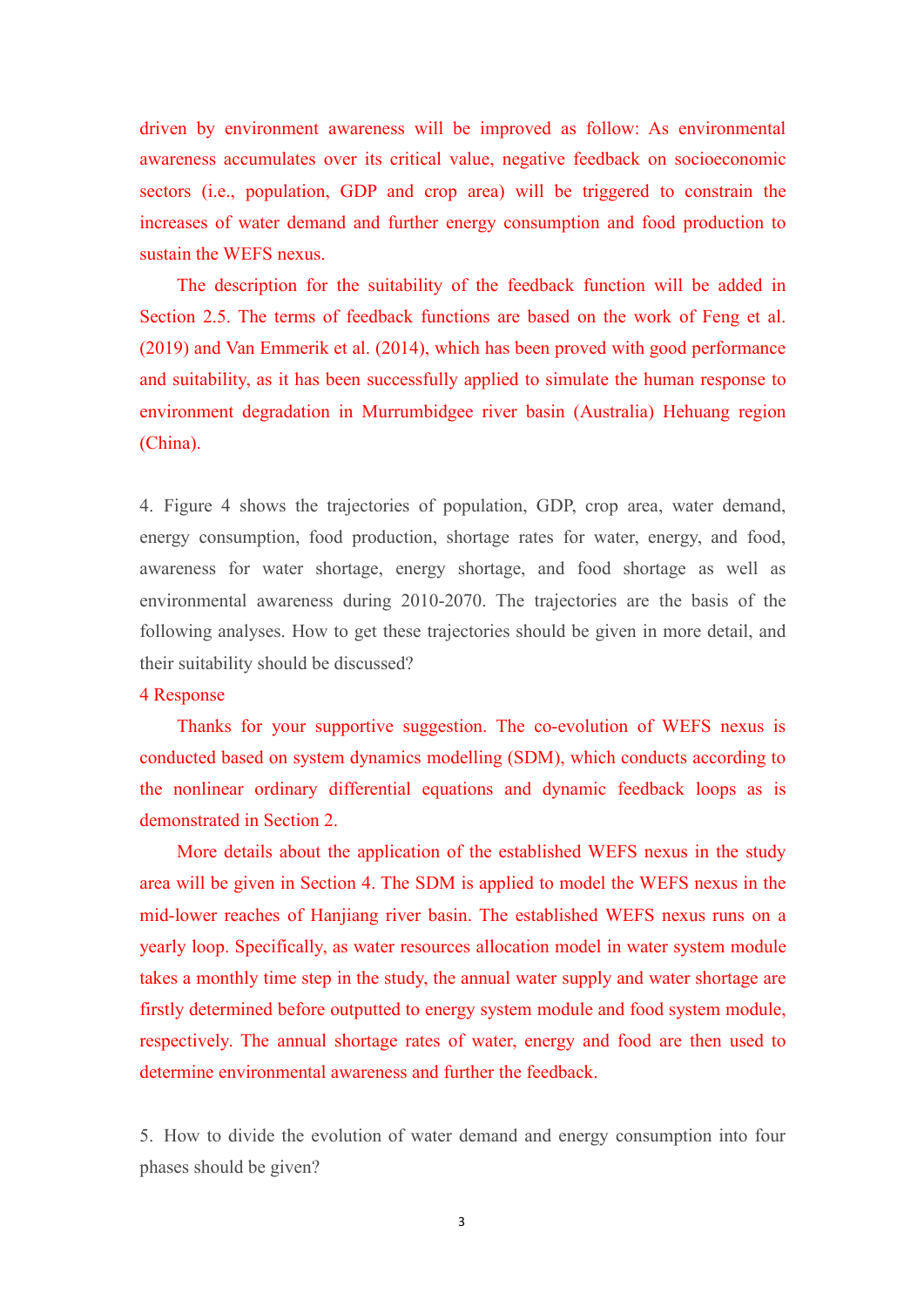#### 5 Response

Thanks for your supportive suggestion. The co-evolution processes of water demand and energy consumption can be divided into four phases (i.e., expansion, contraction, recession and recovery) based on the trajectory of environmental awareness.

We will emphasize the phase dividing rules in Section 4.2. With environmental awareness below its critical value, the negative feedback on socioeconomic sectors isn't triggered and water demand as well as energy consumption increases rapidly in the beginning of co-evolution, which is defined as expansion phase. As environmental awareness exceeds its critical value, negative feedback on socioeconomic sectors is triggered and the increases of water demand and energy consumption are constrained, which is defined as contraction phase. The environmental awareness accumulates to the maximum value and water demand as well as energy consumption goes to depress significantly, which is defined as recession phase. As environmental awareness gradually decreases below its critical value, water demand and energy consumption decrease slightly and then tend to stabilization, which is defined as recovery phase.

6. The seven controllable parameters adopted for sensitivity analysis should be discussed in more detail.

### 6 Response:

Thanks for your supportive suggestion. As the critical values and boundary conditions of WEFS nexus are considered as vital factors for policy-makers and managers to control the integrated system so as to achieve the concordant development goals, seven parameters are selected for sensitivity analysis. We will update the figures for sensitivity analysis by replacing the black lines with colored lines and color bars so as to give a more informative sensitivity analysis for identifying the explicit variations of state variables with varying parameters. Sensitive analysis on water demand is taken as an example in Figure 6 here.

We find that the co-evolution mode of WEFS nexus functioning strongly depends on the selection of certain parameter values. Rational parameter setting of boundary conditions and critical values is of great significance for managers to keep the socioeconomic sectors from violent expansion and deterioration, especially in contraction and recession phases.

4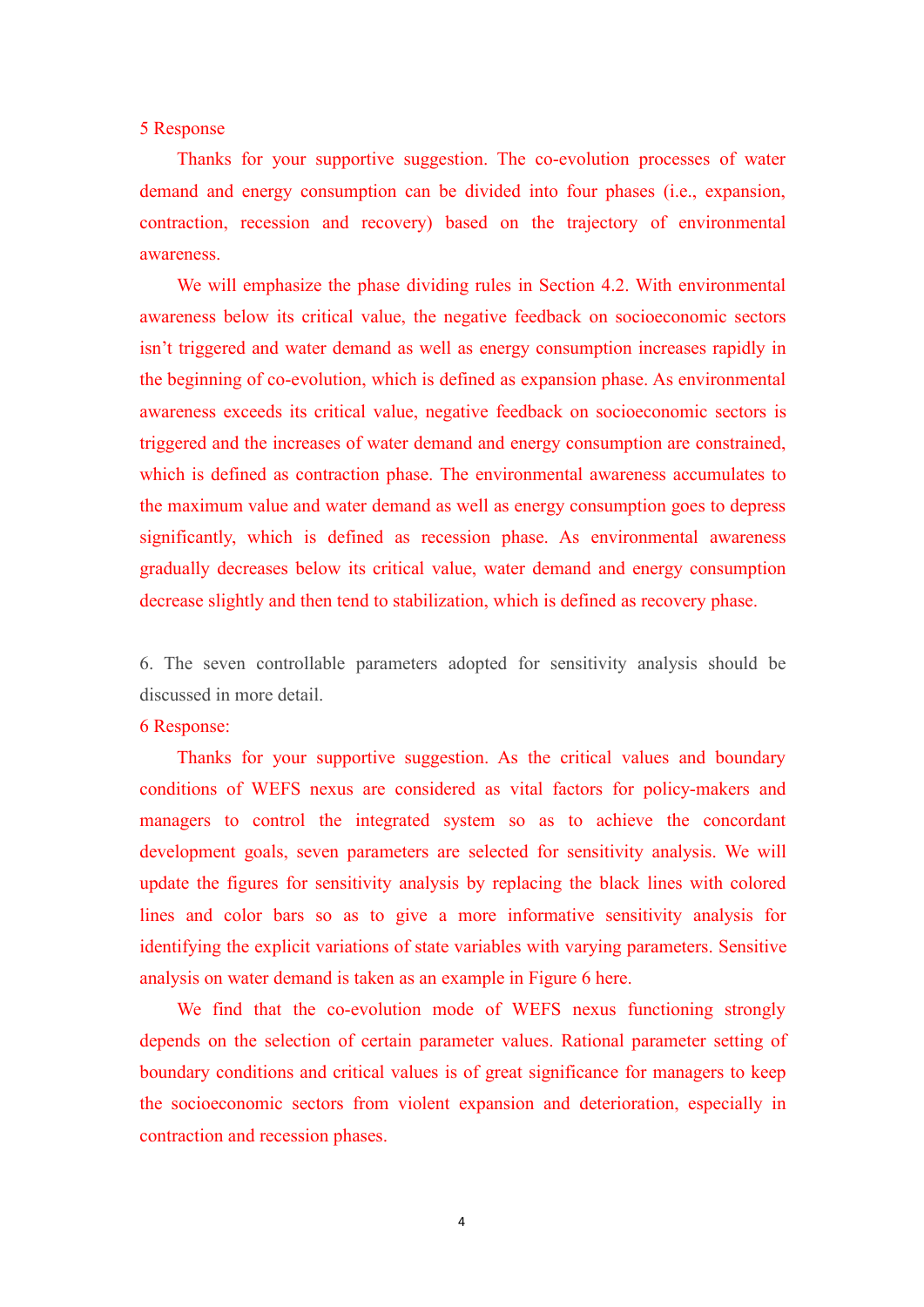

**Figure 6. Trajectories ofwater demand with varied parameters. (Figure 7, 8 and 9 for trajectories ofenergy consumption, food production and environmental awareness will also be updated)**

7. The conclusion seems like a long summary of the current study. The main contribution with brief (solid) scientific findings extracted from this study might be more interesting to read and easy to learn.

## 7 Response:

Thanks for your supportive suggestion. We will carefully improve the conclusion part to make it conciser as follow.

The proposed approach provides a valid analytical tool for exploring the long-term co-evolution of the nexus across water, energy, food and society systems. Environmental awareness in society system can effectively capture the human sensitivity to shortages from water, energy and food systems. The feedback driven by environmental awareness can regulate the socioeconomic expansion to keep the integrated system from constant resources shortage, which contributes to the sustainability of WEFS nexus co-evolution. The co-evolution of water demand, energy consumption and food production can be divided into expansion (accelerating